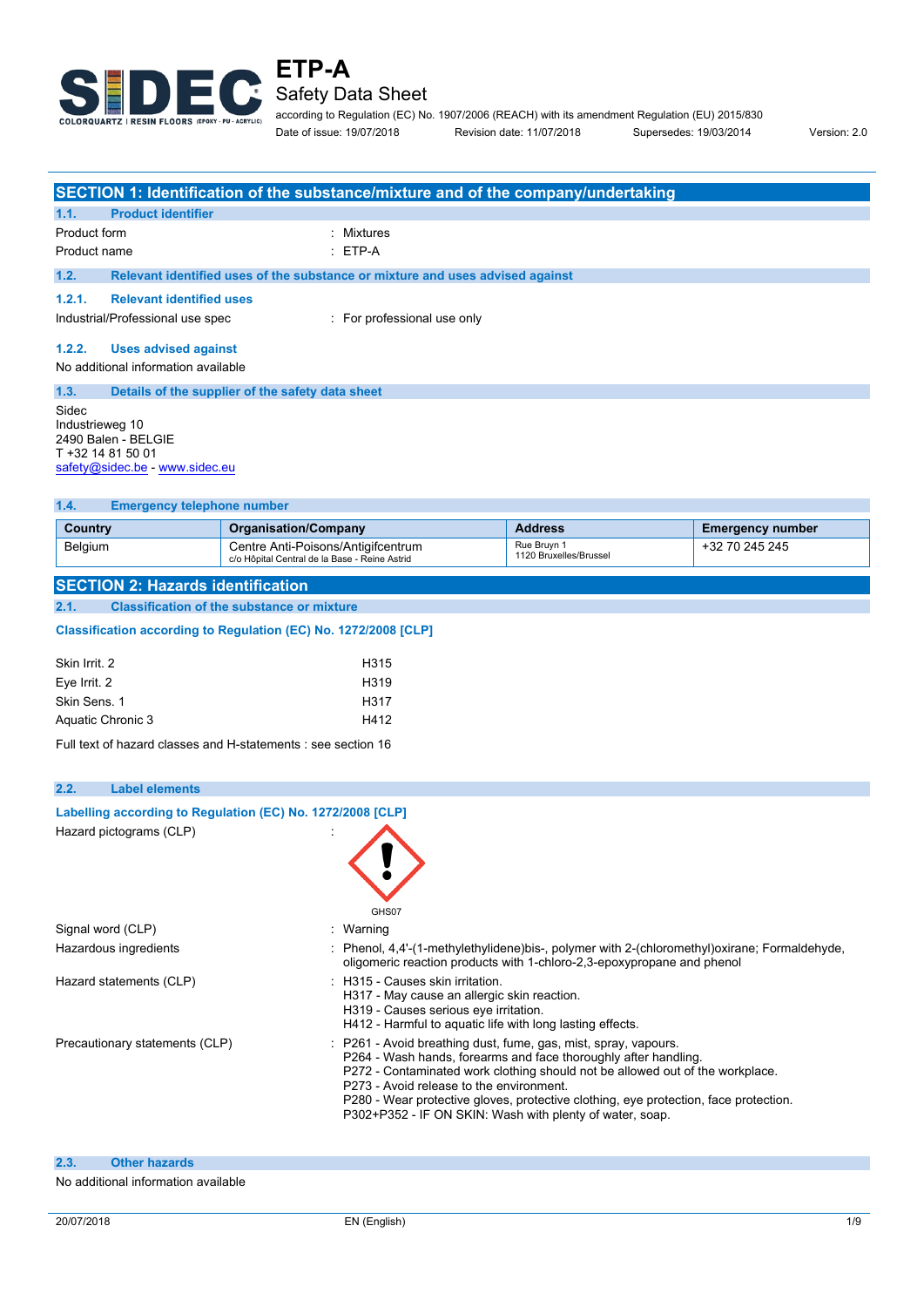## Safety Data Sheet

according to Regulation (EC) No. 1907/2006 (REACH) with its amendment Regulation (EU) 2015/830

## **SECTION 3: Composition/information on ingredients**

## **3.1. Substances**

## Not applicable

## **3.2. Mixtures**

| <b>Name</b>                                                                              | <b>Product identifier</b>                                                                                | $\frac{9}{6}$                                               | <b>Classification according to</b><br><b>Regulation (EC) No.</b><br>1272/2008 [CLP]        |
|------------------------------------------------------------------------------------------|----------------------------------------------------------------------------------------------------------|-------------------------------------------------------------|--------------------------------------------------------------------------------------------|
| Phenol, 4,4'-(1-methylethylidene)bis-, polymer with 2-<br>(chloromethyl) oxirane         | (CAS-No.) 25068-38-6<br>(EC-No.) 500-033-5<br>(EC Index-No.) 603-074-00-8<br>(REACH-no) 01-2119456619-26 | $17 - 75$                                                   | Skin Irrit. 2, H315<br>Eye Irrit. 2, H319<br>Skin Sens. 1, H317<br>Aquatic Chronic 2, H411 |
| Formaldehyde, oligomeric reaction products with 1-chloro-2,3-<br>epoxypropane and phenol | (CAS-No.) 9003-36-5<br>(REACH-no) 01-2119454392-40                                                       | $7 - 19$                                                    | Skin Irrit. 2. H315<br><b>Skin Sens. 1. H317</b><br>Aquatic Chronic 2, H411                |
|                                                                                          | (CAS-No.) 933999-84-9<br>(REACH-no) 01-2119463471-41                                                     | $7 - 19$                                                    | Skin Sens. 1, H317<br>Skin Irrit. 2, H315<br>Eye Irrit. 2, H319<br>Aquatic Chronic 3, H412 |
| <b>Specific concentration limits:</b>                                                    |                                                                                                          |                                                             |                                                                                            |
| <b>Name</b>                                                                              | <b>Product identifier</b>                                                                                |                                                             | <b>Specific concentration limits</b>                                                       |
| Phenol, 4,4'-(1-methylethylidene)bis-, polymer with 2-<br>(chloromethyl) oxirane         | (CAS-No.) 25068-38-6<br>(EC-No.) 500-033-5                                                               | (C >= 5) Skin Irrit. 2, H315<br>(C >= 5) Eye Irrit. 2, H319 |                                                                                            |

(EC Index-No.) 603-074-00-8 (REACH-no) 01-2119456619-26

Full text of H-statements: see section 16

| <b>SECTION 4: First aid measures</b>                                        |                                                                                                                                                                                   |
|-----------------------------------------------------------------------------|-----------------------------------------------------------------------------------------------------------------------------------------------------------------------------------|
| <b>Description of first aid measures</b><br>4.1.                            |                                                                                                                                                                                   |
| First-aid measures after inhalation                                         | If unconscious place in recovery position and seek medical advice.                                                                                                                |
| First-aid measures after skin contact                                       | Rinse skin with water/shower. Take off immediately all contaminated clothing. If skin irritation or<br>rash occurs: Get medical advice/attention.                                 |
| First-aid measures after eye contact                                        | Rinse cautiously with water for several minutes. Remove contact lenses, if present and easy to<br>do. Continue rinsing. If eye irritation persists: Get medical advice/attention. |
| First-aid measures after ingestion                                          | IF SWALLOWED: rinse mouth. Do NOT induce vomiting. Give large quantities of water.<br>Immediately consult a doctor/medical service.                                               |
| 4.2.<br>Most important symptoms and effects, both acute and delayed         |                                                                                                                                                                                   |
| Symptoms/effects                                                            | : No supplementary information available.                                                                                                                                         |
| 4.3.                                                                        | Indication of any immediate medical attention and special treatment needed                                                                                                        |
| Treat symptomatically. No supplementary information available.              |                                                                                                                                                                                   |
| <b>SECTION 5: Firefighting measures</b>                                     |                                                                                                                                                                                   |
| <b>Extinguishing media</b><br>5.1.                                          |                                                                                                                                                                                   |
| Suitable extinguishing media                                                | : carbon dioxide (CO2). Powder. Strong water jet.                                                                                                                                 |
| 5.2.<br>Special hazards arising from the substance or mixture               |                                                                                                                                                                                   |
| Hazardous decomposition products in case of<br>fire                         | : Hydrogen chloride. carbon monoxide. Toxic fumes may be released.                                                                                                                |
| 5.3.<br><b>Advice for firefighters</b>                                      |                                                                                                                                                                                   |
| Protection during firefighting                                              | Do not attempt to take action without suitable protective equipment. Self-contained breathing<br>apparatus. Complete protective clothing.                                         |
| Other information                                                           | Dispose of in accordance with relevant local regulations. Do not allow run-off from fire fighting<br>to enter drains or water courses.                                            |
| <b>SECTION 6: Accidental release measures</b>                               |                                                                                                                                                                                   |
| Personal precautions, protective equipment and emergency procedures<br>6.1. |                                                                                                                                                                                   |
| General measures                                                            | : Use protective clothing. Keep public away.                                                                                                                                      |
| 6.1.1.<br>For non-emergency personnel                                       |                                                                                                                                                                                   |
| No additional information available                                         |                                                                                                                                                                                   |
| 6.1.2.<br>For emergency responders                                          |                                                                                                                                                                                   |
| Protective equipment                                                        | Do not attempt to take action without suitable protective equipment. For further information<br>refer to section 8: "Exposure controls/personal protection".                      |
| 20/07/2018                                                                  | EN (English)<br>2/9                                                                                                                                                               |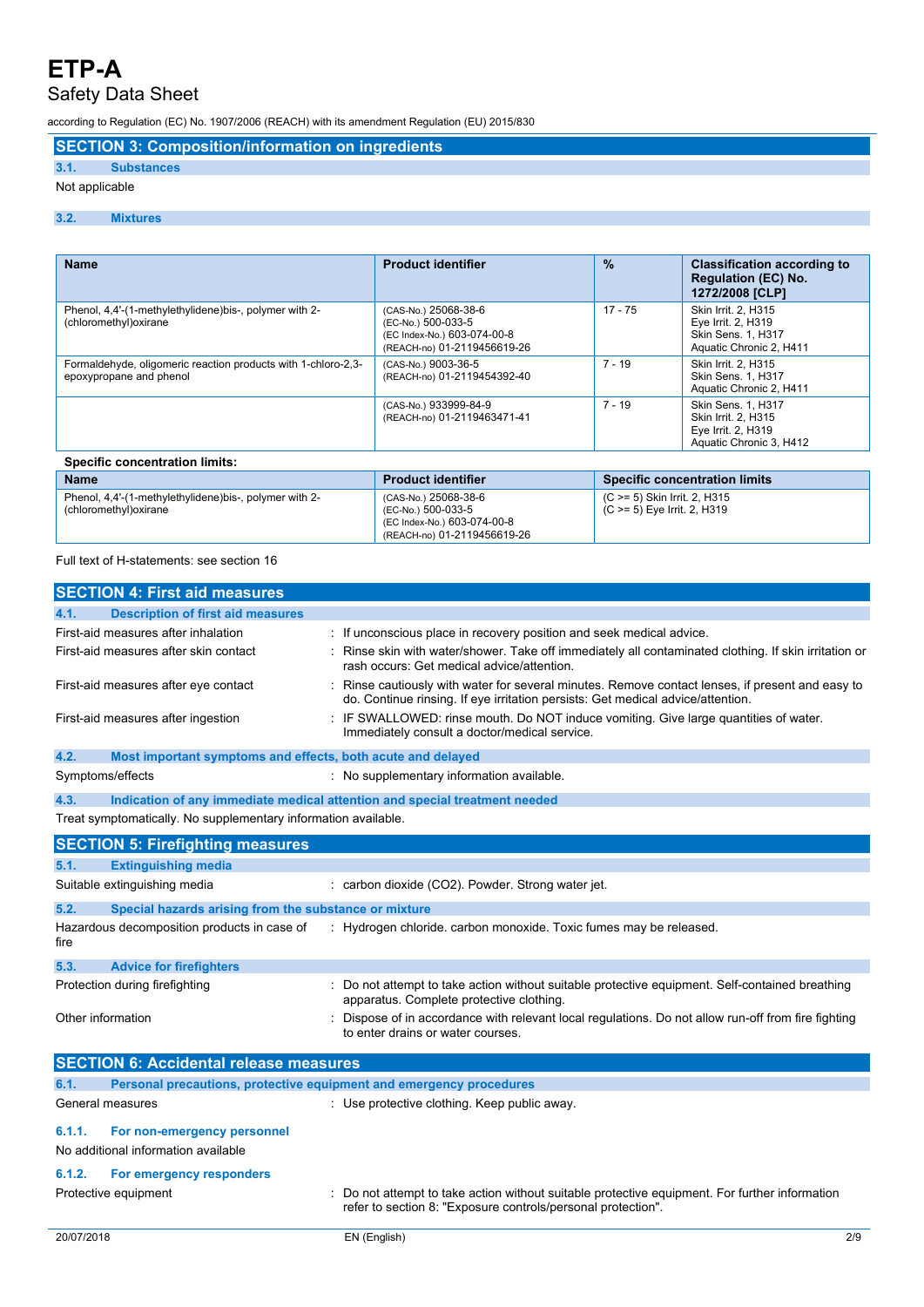# Safety Data Sheet

according to Regulation (EC) No. 1907/2006 (REACH) with its amendment Regulation (EU) 2015/830

| 6.2.                                                     | <b>Environmental precautions</b>                                                                                                      |  |                                                                                                                |  |
|----------------------------------------------------------|---------------------------------------------------------------------------------------------------------------------------------------|--|----------------------------------------------------------------------------------------------------------------|--|
|                                                          |                                                                                                                                       |  | Avoid release to the environment. Prevent liquid from entering sewers, watercourses, underground or low areas. |  |
| 6.3.                                                     | Methods and material for containment and cleaning up                                                                                  |  |                                                                                                                |  |
| For containment                                          |                                                                                                                                       |  | : Soak up with inert absorbent material (for example sand, sawdust, a universal binder, silica<br>gel).        |  |
|                                                          | Absorb with liquid-binding material (e.g. sand, diatomaceous earth, acid- or universal binding<br>Methods for cleaning up<br>agents). |  |                                                                                                                |  |
| Other information                                        |                                                                                                                                       |  | : Concerning disposal elimination after cleaning, see section 13.                                              |  |
| 6.4.                                                     | <b>Reference to other sections</b>                                                                                                    |  |                                                                                                                |  |
| Refer to protective measures listed in Sections 7 and 8. |                                                                                                                                       |  |                                                                                                                |  |

|              | <b>SECTION 7: Handling and storage</b>                       |                                                                                                                                                                                   |
|--------------|--------------------------------------------------------------|-----------------------------------------------------------------------------------------------------------------------------------------------------------------------------------|
| 7.1.         | <b>Precautions for safe handling</b>                         |                                                                                                                                                                                   |
|              | Precautions for safe handling                                | Ensure good ventilation of the work station.                                                                                                                                      |
| 7.2.         | Conditions for safe storage, including any incompatibilities |                                                                                                                                                                                   |
|              | <b>Technical measures</b>                                    | The floor of the depot should be impermeable and designed to form a water-tight basin.                                                                                            |
|              | Information on mixed storage                                 | not necessary.                                                                                                                                                                    |
| Storage area |                                                              | Keep in a well-ventilated room. The floor of the depot should be impermeable and designed to<br>form a water-tight basin. Store in a dry, cool area. Keep container tight closed. |

**7.3. Specific end use(s)**

No supplementary information available.

|                | <b>SECTION 8: Exposure controls/personal protection</b> |                                                                                                                                                                                                                                                                   |
|----------------|---------------------------------------------------------|-------------------------------------------------------------------------------------------------------------------------------------------------------------------------------------------------------------------------------------------------------------------|
| 8.1.           | <b>Control parameters</b>                               |                                                                                                                                                                                                                                                                   |
|                | Additional information                                  | : The product does not contain any relevant quantities of materials with critical values that have<br>to be monitored at the workplace                                                                                                                            |
| 8.2.           | <b>Exposure controls</b>                                |                                                                                                                                                                                                                                                                   |
|                | Appropriate engineering controls                        | : Wash hands before breaks and after work. Keep away from food, drink and animal feeding<br>stuffs. Remove contaminated clothes. Avoid all contact with skin, eyes, or clothing.                                                                                  |
|                | Personal protective equipment                           | : Insulated gloves. Safety glasses.                                                                                                                                                                                                                               |
|                | Hand protection                                         | Gloves made of insulating material. Butyl rubber gloves. Nitrile rubber gloves. Since the product<br>consists of several substances, it is possible to estimate the durability of the glove material<br>beforehand and it therefore needs to be tested before use |
| Eye protection |                                                         | : Safety glasses                                                                                                                                                                                                                                                  |
|                | Skin and body protection                                | : Wear suitable protective clothing                                                                                                                                                                                                                               |
|                | Respiratory protection                                  | : not necessary                                                                                                                                                                                                                                                   |
|                |                                                         |                                                                                                                                                                                                                                                                   |



| <b>SECTION 9: Physical and chemical properties</b>            |                     |  |  |  |
|---------------------------------------------------------------|---------------------|--|--|--|
| Information on basic physical and chemical properties<br>9.1. |                     |  |  |  |
| Physical state                                                | $:$ Liquid          |  |  |  |
| Colour                                                        | $:$ light yellow.   |  |  |  |
| Odour                                                         | : characteristic.   |  |  |  |
| Odour threshold                                               | : No data available |  |  |  |
| рH                                                            | : No data available |  |  |  |
| Relative evaporation rate (butylacetate=1)                    | : No data available |  |  |  |
| Melting point                                                 | : Not applicable    |  |  |  |
| Freezing point                                                | $: -10 °C$          |  |  |  |
| Boiling point                                                 | : No data available |  |  |  |
| Flash point                                                   | : > 150 °C          |  |  |  |
| Auto-ignition temperature                                     | : $>290 °C$         |  |  |  |
| Decomposition temperature                                     | : No data available |  |  |  |
|                                                               |                     |  |  |  |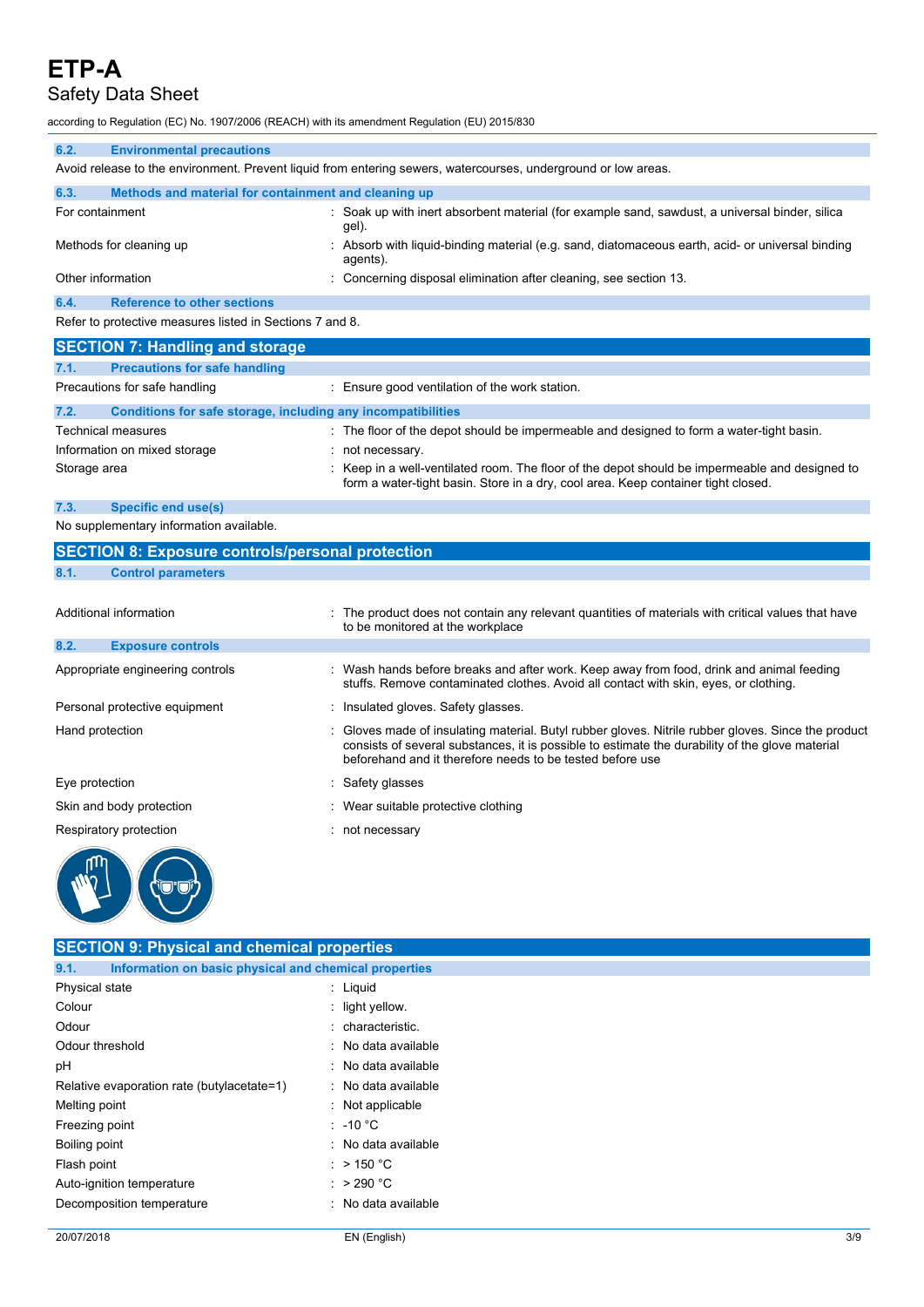according to Regulation (EC) No. 1907/2006 (REACH) with its amendment Regulation (EU) 2015/830

| Flammability (solid, gas)        | $:$ Not applicable                                                 |
|----------------------------------|--------------------------------------------------------------------|
| Vapour pressure                  | $:$ < 2 hPa                                                        |
| Relative vapour density at 20 °C | : No data available                                                |
| Relative density                 | : No data available                                                |
| Density                          | : 1,13 g/m <sup>3</sup>                                            |
| Solubility                       | : insoluble in water. Soluble in organic solvents.<br>Water: $0\%$ |
| Log Pow                          | : No data available                                                |
| Viscosity, kinematic             | : No data available                                                |
| Viscosity, dynamic               | $: 500 - 900$ mPa.s                                                |
| <b>Explosive properties</b>      | : No data available                                                |
| Oxidising properties             | : No data available                                                |
| <b>Explosive limits</b>          | : No data available                                                |

## **9.2. Other information**

No additional information available

|       | <b>SECTION 10: Stability and reactivity</b>                  |
|-------|--------------------------------------------------------------|
| 10.1. | <b>Reactivity</b>                                            |
|       | No supplementary information available.                      |
| 10.2. | <b>Chemical stability</b>                                    |
|       | No additional information available                          |
| 10.3. | <b>Possibility of hazardous reactions</b>                    |
|       | No dangerous reactions known under normal conditions of use. |
| 10.4. | <b>Conditions to avoid</b>                                   |
|       | No additional information available                          |
| 10.5. | <b>Incompatible materials</b>                                |
|       | No additional information available                          |
| 10.6. | <b>Hazardous decomposition products</b>                      |
|       | release of irritant gases/vapours.                           |

## **SECTION 11: Toxicological information 11.1. Information** on **toxicological**

|  |  | al effects |  |  |  |  |  |
|--|--|------------|--|--|--|--|--|
|--|--|------------|--|--|--|--|--|

| Acute toxicity                                                                           | Not classified                                                                                   |
|------------------------------------------------------------------------------------------|--------------------------------------------------------------------------------------------------|
| Phenol, 4,4'-(1-methylethylidene)bis-, polymer with 2-(chloromethyl)oxirane (25068-38-6) |                                                                                                  |
| LD50 oral rat                                                                            | 11400 mg/kg                                                                                      |
| LD50 dermal rat                                                                          | 2000 mg/kg                                                                                       |
|                                                                                          | Formaldehyde, oligomeric reaction products with 1-chloro-2,3-epoxypropane and phenol (9003-36-5) |
| LD50 oral rat                                                                            | > 2000 mg/kg                                                                                     |
| LD50 dermal rat                                                                          | > µl/kg                                                                                          |
| LD50 dermal rabbit                                                                       | > 2000 mg/kg                                                                                     |
| $(933999 - 84 - 9)$                                                                      |                                                                                                  |
| LD50 oral rat                                                                            | > 8500 mg/kg bodyweight                                                                          |
| LD50 dermal rabbit                                                                       | > 4900 mg/kg                                                                                     |
| Skin corrosion/irritation                                                                | Causes skin irritation.                                                                          |
| Serious eye damage/irritation                                                            | Causes serious eye irritation.                                                                   |
| Respiratory or skin sensitisation                                                        | May cause an allergic skin reaction.                                                             |
| Germ cell mutagenicity<br>٠                                                              | Not classified                                                                                   |
| Carcinogenicity                                                                          | Not classified                                                                                   |
| Reproductive toxicity                                                                    | Not classified                                                                                   |
| STOT-single exposure                                                                     | Not classified                                                                                   |
| STOT-repeated exposure                                                                   | Not classified                                                                                   |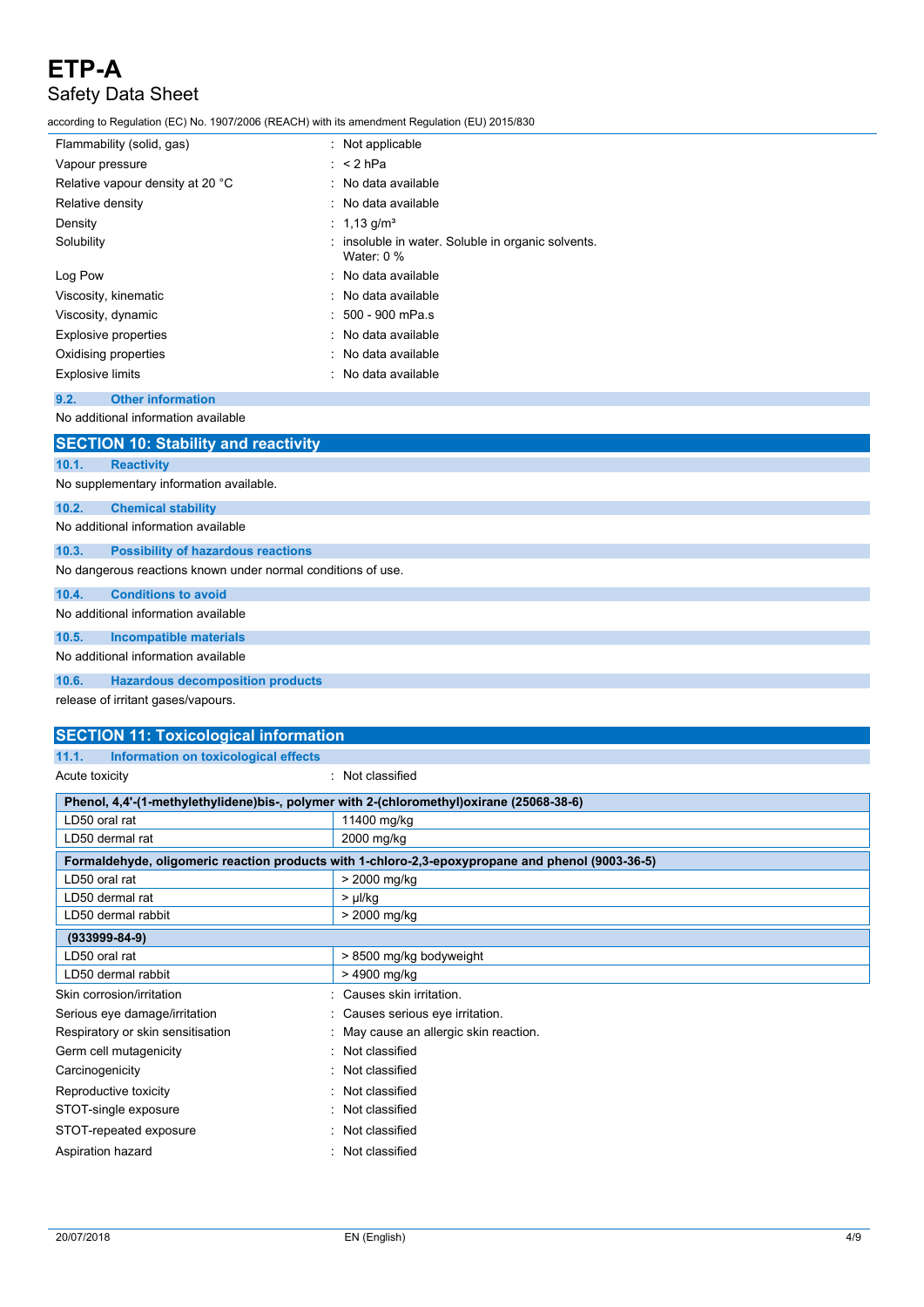## Safety Data Sheet

according to Regulation (EC) No. 1907/2006 (REACH) with its amendment Regulation (EU) 2015/830

| <b>SECTION 12: Ecological information</b>                                                |                                                                                                  |
|------------------------------------------------------------------------------------------|--------------------------------------------------------------------------------------------------|
| 12.1.<br><b>Toxicity</b>                                                                 |                                                                                                  |
| Ecology - general                                                                        | : Toxic to aquatic life with long lasting effects.                                               |
| Phenol, 4,4'-(1-methylethylidene)bis-, polymer with 2-(chloromethyl)oxirane (25068-38-6) |                                                                                                  |
| LC50 fish 1                                                                              | $1,3$ mg/l                                                                                       |
| EC50 Daphnia 1                                                                           | $2,1$ mg/l                                                                                       |
| NOEC chronic crustacea                                                                   | $0,3$ mg/l                                                                                       |
|                                                                                          | Formaldehyde, oligomeric reaction products with 1-chloro-2,3-epoxypropane and phenol (9003-36-5) |
| LC50 fish 1                                                                              | 2,54 mg/l                                                                                        |
| EC50 Daphnia 1                                                                           | 2,55 mg/l                                                                                        |
| $(933999-84-9)$                                                                          |                                                                                                  |
| LC50 fish 1                                                                              | 30 mg/l                                                                                          |
| EC50 Daphnia 1                                                                           | 39 - 57 mg/l                                                                                     |
| ErC50 (other aquatic plants)                                                             | 47 mg/l                                                                                          |
|                                                                                          |                                                                                                  |
| 12.2.<br><b>Persistence and degradability</b>                                            |                                                                                                  |
| ETP-A                                                                                    |                                                                                                  |
| Persistence and degradability                                                            | The product is not biodegradable.                                                                |
| <b>Bioaccumulative potential</b><br>12.3.                                                |                                                                                                  |
| ETP-A                                                                                    |                                                                                                  |
| Bioaccumulative potential                                                                | No supplementary information available.                                                          |
| Phenol, 4,4'-(1-methylethylidene)bis-, polymer with 2-(chloromethyl)oxirane (25068-38-6) |                                                                                                  |
| Log Pow                                                                                  | $2,64 - 3,78$                                                                                    |
|                                                                                          | Formaldehyde, oligomeric reaction products with 1-chloro-2,3-epoxypropane and phenol (9003-36-5) |
| Log Pow                                                                                  | 3,3                                                                                              |
| $(933999-84-9)$                                                                          |                                                                                                  |
| Log Pow                                                                                  | 0,822                                                                                            |
| 12.4.<br><b>Mobility in soil</b>                                                         |                                                                                                  |
| ETP-A                                                                                    |                                                                                                  |
| Ecology - soil                                                                           | Hazardous to water (WGK 2). Toxic to fish. Do not flush into surface water or sewer system.      |
|                                                                                          | Toxic to aquatic organisms.                                                                      |
| $(933999-84-9)$                                                                          |                                                                                                  |
| Log Koc                                                                                  | 2,98                                                                                             |
| 12.5.<br><b>Results of PBT and vPvB assessment</b>                                       |                                                                                                  |
| Component                                                                                |                                                                                                  |
| $(933999-84-9)$                                                                          | This substance/mixture does not meet the PBT criteria of REACH regulation, annex XIII            |
|                                                                                          | This substance/mixture does not meet the vPvB criteria of REACH regulation, annex XIII           |
| <b>Other adverse effects</b><br>12.6.                                                    |                                                                                                  |
| Other adverse effects                                                                    | No supplementary information available.                                                          |
| Additional information                                                                   | Avoid release to the environment Toxic to aquatic organisms                                      |
|                                                                                          |                                                                                                  |
| <b>SECTION 13: Disposal considerations</b>                                               |                                                                                                  |
| 13.1.<br><b>Waste treatment methods</b>                                                  |                                                                                                  |
| Regional legislation (waste)                                                             | Disposal must be done according to official regulations.                                         |
| Waste treatment methods                                                                  | Must follow special treatment according to local regulation.                                     |
| Product/Packaging disposal recommendations                                               | Disposal must be done according to official regulations.                                         |
| <b>SECTION 14: Transport information</b>                                                 |                                                                                                  |
| In accordance with ADR / RID / IMDG / IATA / ADN                                         |                                                                                                  |
| 14.1.<br><b>UN number</b>                                                                |                                                                                                  |
| UN-No. (ADR)                                                                             | 3082                                                                                             |
|                                                                                          | 3082                                                                                             |
| UN-No. (IMDG)                                                                            |                                                                                                  |
| UN-No. (IATA)                                                                            | 3082                                                                                             |
| UN-No. (ADN)                                                                             | 3082                                                                                             |
| UN-No. (RID)                                                                             | : 3082                                                                                           |
| 20/07/2018                                                                               | EN (English)<br>5/9                                                                              |
|                                                                                          |                                                                                                  |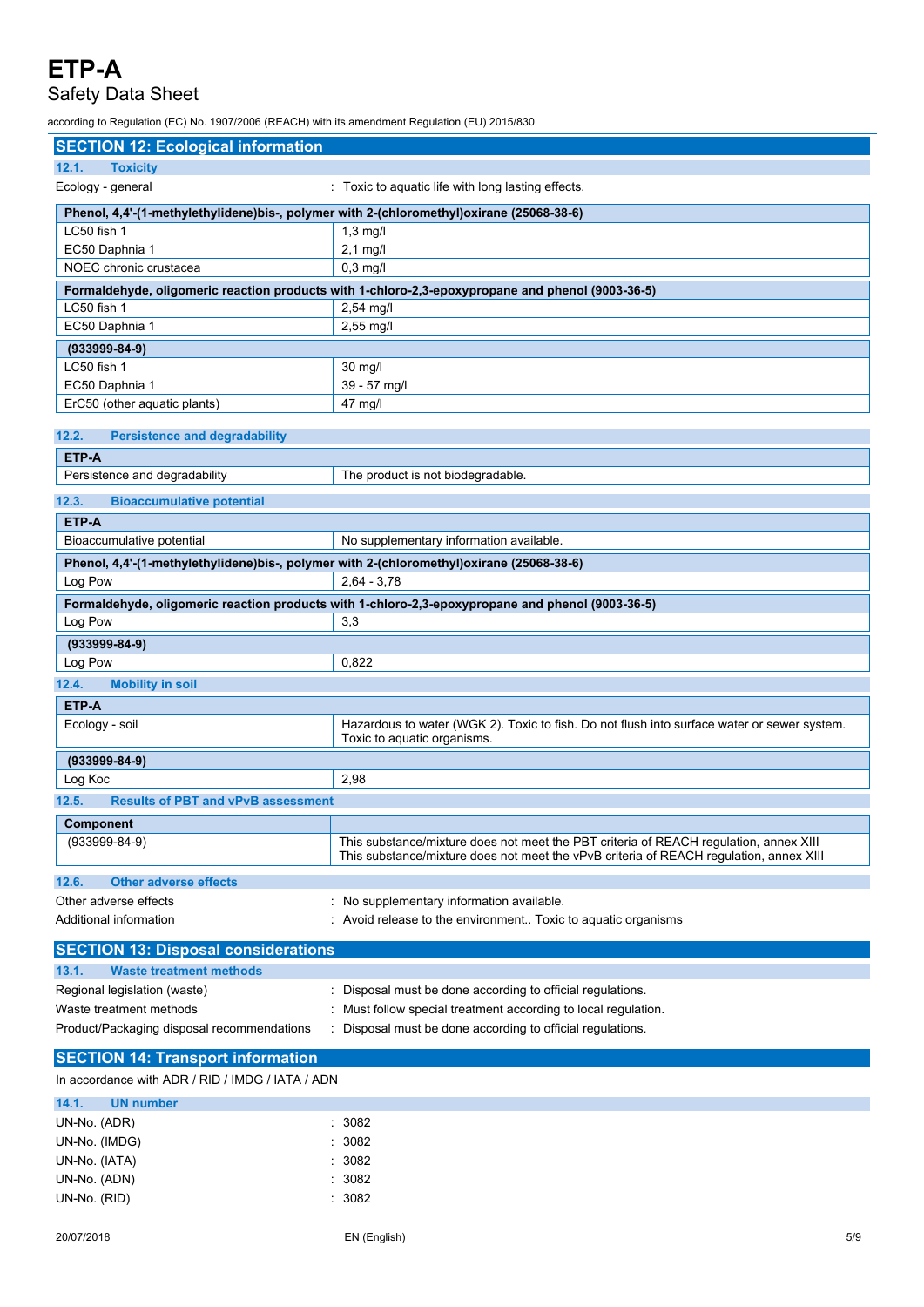according to Regulation (EC) No. 1907/2006 (REACH) with its amendment Regulation (EU) 2015/830

| 14.2.<br>UN proper shipping name           |                                                                              |
|--------------------------------------------|------------------------------------------------------------------------------|
| Proper Shipping Name (ADR)                 | : ENVIRONMENTALLY HAZARDOUS SUBSTANCE, LIQUID, N.O.S.                        |
| Proper Shipping Name (IMDG)                | : ENVIRONMENTALLY HAZARDOUS SUBSTANCE, LIQUID, N.O.S.                        |
| Proper Shipping Name (IATA)                | : Environmentally hazardous substance, liquid, n.o.s.                        |
| Proper Shipping Name (ADN)                 | : ENVIRONMENTALLY HAZARDOUS SUBSTANCE, LIQUID, N.O.S.                        |
| Proper Shipping Name (RID)                 | : ENVIRONMENTALLY HAZARDOUS SUBSTANCE, LIQUID, N.O.S.                        |
| Transport document description (ADR)       | : UN 3082 ENVIRONMENTALLY HAZARDOUS SUBSTANCE, LIQUID, N.O.S., 9, III, $(E)$ |
| Transport document description (IMDG)      | : UN 3082 ENVIRONMENTALLY HAZARDOUS SUBSTANCE, LIQUID, N.O.S., 9, III        |
| 14.3.<br><b>Transport hazard class(es)</b> |                                                                              |
| <b>ADR</b>                                 |                                                                              |

| Transport hazard class(es) (ADR) | : 9 |  |
|----------------------------------|-----|--|
| Danger labels (ADR)              | : 9 |  |



:

#### **IMDG**

Transport hazard class(es) (IMDG) : 9 Danger labels (IMDG)  $\qquad \qquad$  : 9

#### **IATA**

Transport hazard class(es) (IATA) : 9 Hazard labels (IATA) : 9

## **ADN**

Transport hazard class(es) (ADN) : 9 Danger labels (ADN) : 9

#### **RID**

Transport hazard class(es) (RID) : 9 Danger labels (RID) 32 and 32 and 32 and 33 and 33 and 34 and 35 and 36 and 36 and 36 and 36 and 36 and 36 and 36 and 36 and 36 and 36 and 37 and 37 and 37 and 37 and 37 and 37 and 37 and 37 and 37 and 37 and 37 and 37 and





: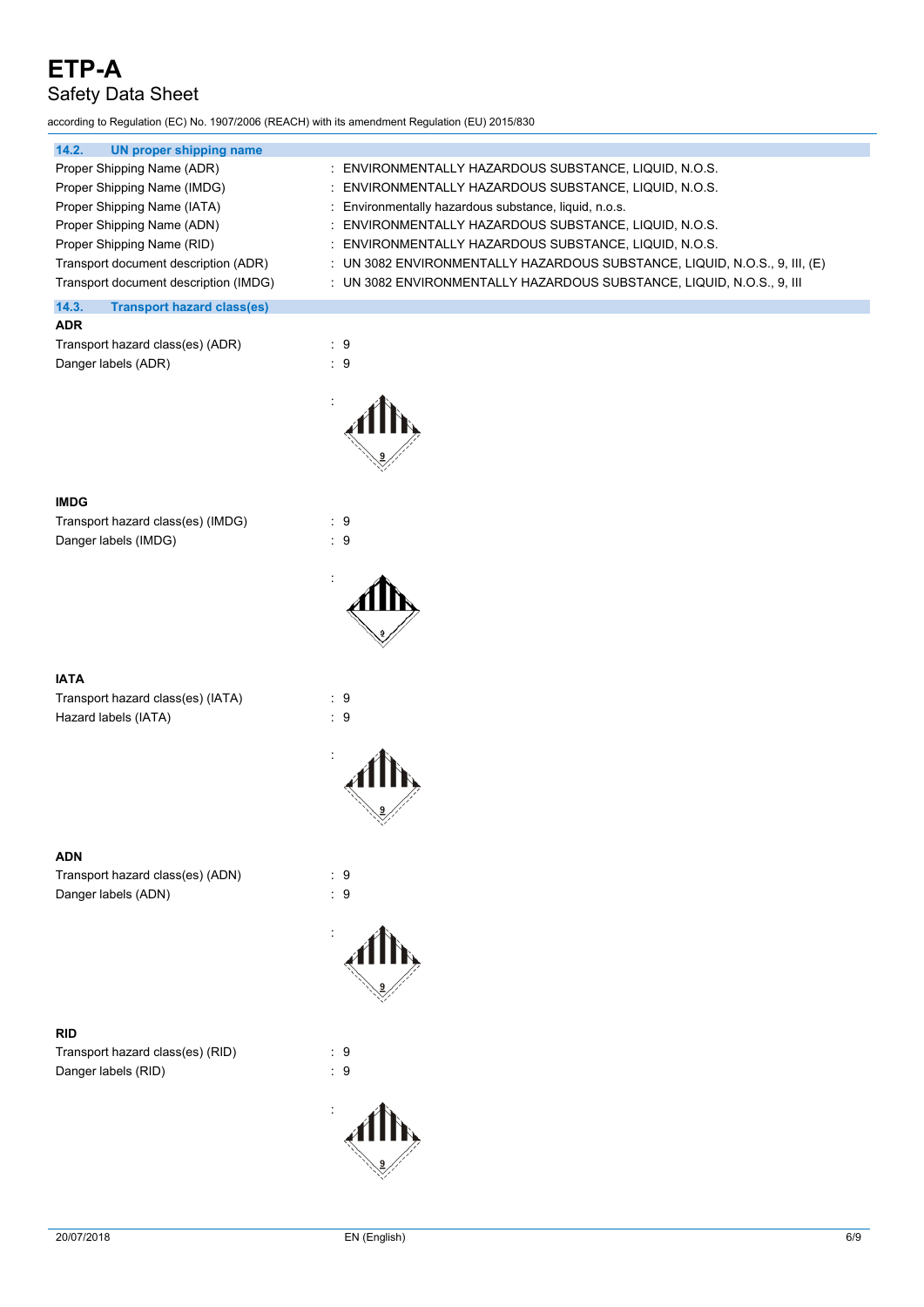# Safety Data Sheet

according to Regulation (EC) No. 1907/2006 (REACH) with its amendment Regulation (EU) 2015/830

| 14.4.<br><b>Packing group</b>         |                                          |
|---------------------------------------|------------------------------------------|
| Packing group (ADR)                   | $\therefore$ $\blacksquare$              |
| Packing group (IMDG)                  | : III                                    |
| Packing group (IATA)                  | : III                                    |
| Packing group (ADN)                   | : III                                    |
| Packing group (RID)                   | : III                                    |
| 14.5.<br><b>Environmental hazards</b> |                                          |
| Dangerous for the environment         | : No                                     |
| Marine pollutant                      | : No                                     |
| Other information                     | : No supplementary information available |

#### **14.6. Special precautions for user**

| - Overland transport                                                       |                            |
|----------------------------------------------------------------------------|----------------------------|
| Classification code (ADR)                                                  | : M6                       |
| Special provisions (ADR)                                                   | 274, 335, 601              |
| Limited quantities (ADR)                                                   | 51                         |
| Excepted quantities (ADR)                                                  | E <sub>1</sub>             |
| Packing instructions (ADR)                                                 | P001, IBC03, LP01, R001    |
| Special packing provisions (ADR)                                           | PP <sub>1</sub>            |
| Mixed packing provisions (ADR)                                             | MP19                       |
| Portable tank and bulk container instructions<br>(ADR)                     | T4                         |
| Portable tank and bulk container special<br>provisions (ADR)               | $:$ TP1, TP29              |
| Tank code (ADR)                                                            | : LGBV                     |
| Vehicle for tank carriage                                                  | : AT                       |
| Transport category (ADR)                                                   | 3                          |
| Special provisions for carriage - Packages<br>(ADR)                        | : V12                      |
| Special provisions for carriage - Loading,<br>unloading and handling (ADR) | : CV13                     |
| Hazard identification number (Kemler No.)                                  | 90<br>$\ddot{\phantom{a}}$ |
| Orange plates                                                              | İ<br>3082                  |
| Tunnel restriction code (ADR)                                              | E                          |
| EAC code                                                                   | : •3Z                      |
|                                                                            |                            |
| - Transport by sea                                                         |                            |
| Special provisions (IMDG)                                                  | : 274, 335                 |
| Limited quantities (IMDG)                                                  | 5 L                        |
| Excepted quantities (IMDG)                                                 | E1                         |
| Packing instructions (IMDG)                                                | : P001, LP01               |
| Special packing provisions (IMDG)                                          | PP <sub>1</sub>            |
| IBC packing instructions (IMDG)                                            | IBC03                      |
| Tank instructions (IMDG)                                                   | T4                         |
| Tank special provisions (IMDG)                                             | <b>TP2, TP29</b>           |
| EmS-No. (Fire)                                                             | F-A                        |
| EmS-No. (Spillage)<br>Stowage category (IMDG)                              | $S-F$<br>: A               |
|                                                                            |                            |
| - Air transport                                                            |                            |
| PCA Excepted quantities (IATA)                                             | E <sub>1</sub>             |
| PCA Limited quantities (IATA)                                              | Y964                       |
| PCA limited quantity max net quantity (IATA)                               | 30kgG                      |
| PCA packing instructions (IATA)                                            | : 964                      |
| PCA max net quantity (IATA)                                                | 450L                       |
|                                                                            |                            |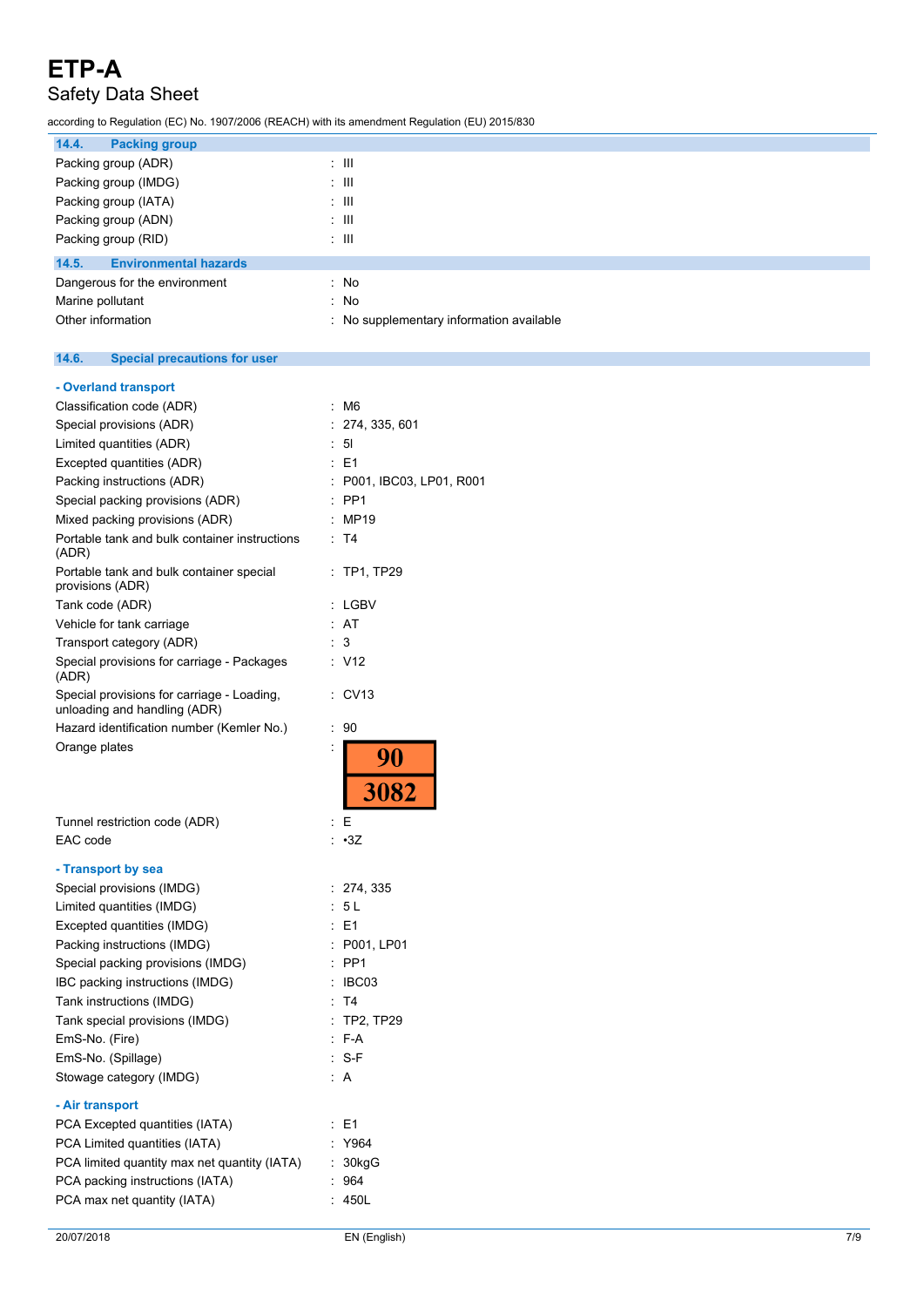according to Regulation (EC) No. 1907/2006 (REACH) with its amendment Regulation (EU) 2015/830

| $10001$ and $10001$ and $10011$ and $10000$ (The TOTT) with the among matrices to galacters (EO) Eq. |                           |
|------------------------------------------------------------------------------------------------------|---------------------------|
| CAO packing instructions (IATA)                                                                      | : 964                     |
| CAO max net quantity (IATA)                                                                          | : 450L                    |
| Special provisions (IATA)                                                                            | : A97, A158, A197         |
| ERG code (IATA)                                                                                      | : 9L                      |
| - Inland waterway transport                                                                          |                           |
| Classification code (ADN)                                                                            | : M6                      |
| Special provisions (ADN)                                                                             | : 274, 335, 61            |
| Limited quantities (ADN)                                                                             | : 5L                      |
| Excepted quantities (ADN)                                                                            | E1                        |
| Carriage permitted (ADN)                                                                             | T<br>÷                    |
| Equipment required (ADN)                                                                             | $:$ PP                    |
| Number of blue cones/lights (ADN)                                                                    | 0                         |
| Carriage prohibited (ADN)                                                                            | : No                      |
| Not subject to ADN                                                                                   | : No                      |
| - Rail transport                                                                                     |                           |
| Classification code (RID)                                                                            | : M6                      |
| Special provisions (RID)                                                                             | : 274, 335, 601           |
| Limited quantities (RID)                                                                             | 5L<br>t.                  |
| Excepted quantities (RID)                                                                            | $\therefore$ E1           |
| Packing instructions (RID)                                                                           | : P001, IBC03, LP01, R001 |
| Special packing provisions (RID)                                                                     | $:$ PP1                   |
| Mixed packing provisions (RID)                                                                       | : MP19                    |
| Portable tank and bulk container instructions<br>(RID)                                               | : T4                      |
| Portable tank and bulk container special<br>provisions (RID)                                         | $:$ TP1, TP29             |
| Tank codes for RID tanks (RID)                                                                       | : LGBV                    |
| Transport category (RID)                                                                             | 3                         |
| Special provisions for carriage - Packages<br>(RID)                                                  | $:$ W12                   |
| Special provisions for carriage - Loading,<br>unloading and handling (RID)                           | CW13, CW31<br>t.          |
| Colis express (express parcels) (RID)                                                                | CE8                       |
| Hazard identification number (RID)                                                                   | 90                        |
| Carriage prohibited (RID)                                                                            | No                        |

**14.7. Transport in bulk according to Annex II of MARPOL 73/78 and the IBC Code**

Not applicable

#### **SECTION 15: Regulatory information**

**15.1. Safety, health and environmental regulations/legislation specific for the substance or mixture**

#### **15.1.1. EU-Regulations**

Contains no REACH substances with Annex XVII restrictions Contains no substance on the REACH candidate list Contains no REACH Annex XIV substances

#### **15.1.2. National regulations**

#### **Germany**

| <b>VwVwS Annex reference</b>                                                   | Water hazard class (WGK) 2, significant hazard to waters (Classification according to VwVwS,<br>Annex 4) |
|--------------------------------------------------------------------------------|----------------------------------------------------------------------------------------------------------|
| 12th Ordinance Implementing the Federal<br>Immission Control Act - 12. BlmSchV | Is not subject of the 12. BlmSchV (Hazardous Incident Ordinance)                                         |
| <b>Netherlands</b>                                                             |                                                                                                          |
| SZW-lijst van kankerverwekkende stoffen                                        | SID-14808-60-7 is listed                                                                                 |
| SZW-lijst van mutagene stoffen                                                 | None of the components are listed                                                                        |